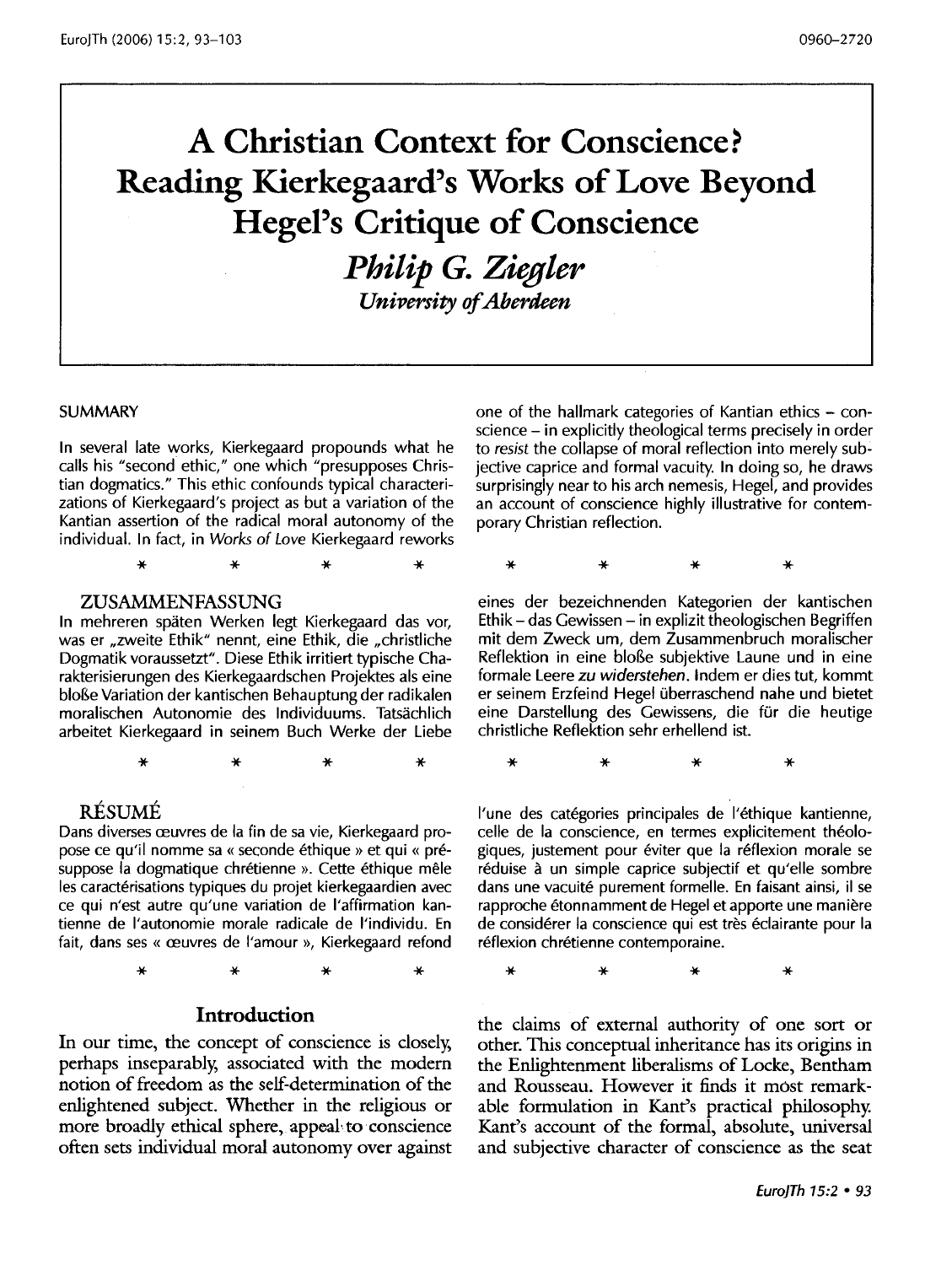of rational human moral reflection and legislation is a watershed from which contemporary common sense notions of human freedom as the exercise of the unrestricted self-legislating will are all downstream.

It is precisely this Kantian view of the self with its absolute claim to moral self-determination which comes under Hegel's critical scrutiny, and prompts him to develop an ethic which avoids the problems he sees besetting any such radically subjective account of morals. For Hegel, the perils of the radically subjective conscience of Kant's *Moralitiit*  are surmounted by recasting conscience within an account of what he calls *Sittlichkeit,* or actual socioethical life. This ethical life overcomes the apparent opposition of the freedom of subjective Spirit (which is the heart of *Moralitiit)* and the claims of objective Spirit (which constitute the structures of abstract Right), and shows up the essential coherence of individual moral freedom and objective social structures and obligations.

As in all such dialectical ascents in Hegel's thought, subjective moral freedom is surpassed, but only so as to be essentially preserved. Of course, on the other side of this ascent the very idea of ethical freedom is transformed: if, from the perspective of *Moralitiit* freedom is construed as freedom *from*  external, heteronomous ethical constraint, from the perspective of *Sittlichkeit* this opposition of internal and external, autonomy and heteronomy is abolished, so that freedom can now be said to be freedom *freely* to assume and exercise one's role in social and political life. Individual conscience and external moral claims are no longer at odds with one another in Hegel's vision of a human moral freedom "grounded in the *acceptance* of our defining situation... [and] powered by an affirmation of this defining situation as *ours."* 

Now, readers of Kierkegaard's *Fear and Trembling* will no doubt recall the Dane's allergy to Hegel's *Sittlichkeit,* a dis-ease made manifest under the evocative figure of the story of Abraham and Isaac (Gn22:l-l8), and focussed in the concept of the teleological suspension of the ethical. In that text, Johannes *De Silentio* struggles to extract the individual out from under the totalizing claim of the ethical sphere of custom, role and law (the constituents of *Sittlichkeit)* by positing a religious sphere of individual obligation beyond that of ethics: Abraham's freedom to respond to God's concrete command to sacrifice Isaac *must not* be constrained by any external complex of social obligations, including - alarmingly- that of father and son. *De Silentio* contends that such constraints are impotent in relation to the radical personal freedom of the 'Knight of faith'. Indeed, this work is commonly taken to be an assertion, *contra Hegel,*  of the autonomy of human conscience in the teeth of the claims of ethical community.

But is this view of things correct? Is *De Silentio's*  task in effect, to put the Hegelian genie 'back in the Kantian bottle' with the help of religion? Is Kierkegaard's own understanding of individual autonomous conscience basically an *irrationalized* version of Kantian moral subjectivism, perhaps even its apotheosis? This is precisely the view famously proposed by Alasdair Maclntyre:

The fundamental doctrine of Søren Kierkegaard is that not only are there no genuine objective tests in morality; but that doctrines which assert that there are function as devices to disguise the fact that our moral standards are, and can only be, chosen. The individual utters his moral precepts to himself in a far stronger sense than the Kantian individual did: for their only sanction and authority is that he has chosen to utter them.

Maclntyre takes Kant's moral philosophy to be the "immediate ancestor" of Kierkegaard's work, and sees the latter's book *Either/Or* to be "at once the outcome and epitaph of the Enlightenment's systematic attempt to discover a rational justification for morality'' whose essential contribution is to make plain the "arbitrariness of our moral culture".

Such a reading of Kierkegaard's understanding of morals in general, and of conscience in particular, is inadequate in the extreme. Not only does it fail to locate *Either/Or* and *Fear and Trembling* in the movement of the authorship, it also neglects to take seriously the teaching developed in the later and explicitly theological writings which form the *telos* of Kierkegaard's life work as a whole. Whereas the ethic put forward in *Fear and Trembling* is chiefly polemical and tactical in nature, that articulated in *UVrks of Love* (1847) represents the mature expression of the "new" or "second" ethic to which Kierkegaard had gestured in the early paragraphs of *The Concept of Anxiety* - an ethic that "belongs to a different order of things" because it "presupposed dogmatics". Bruce Kirmmse regards this text as one of the most important of Kierkeagaard's works, and certainly his major ethical work. It is in *UVrks of Love* that the concept of conscience is treated at length within an account of love as it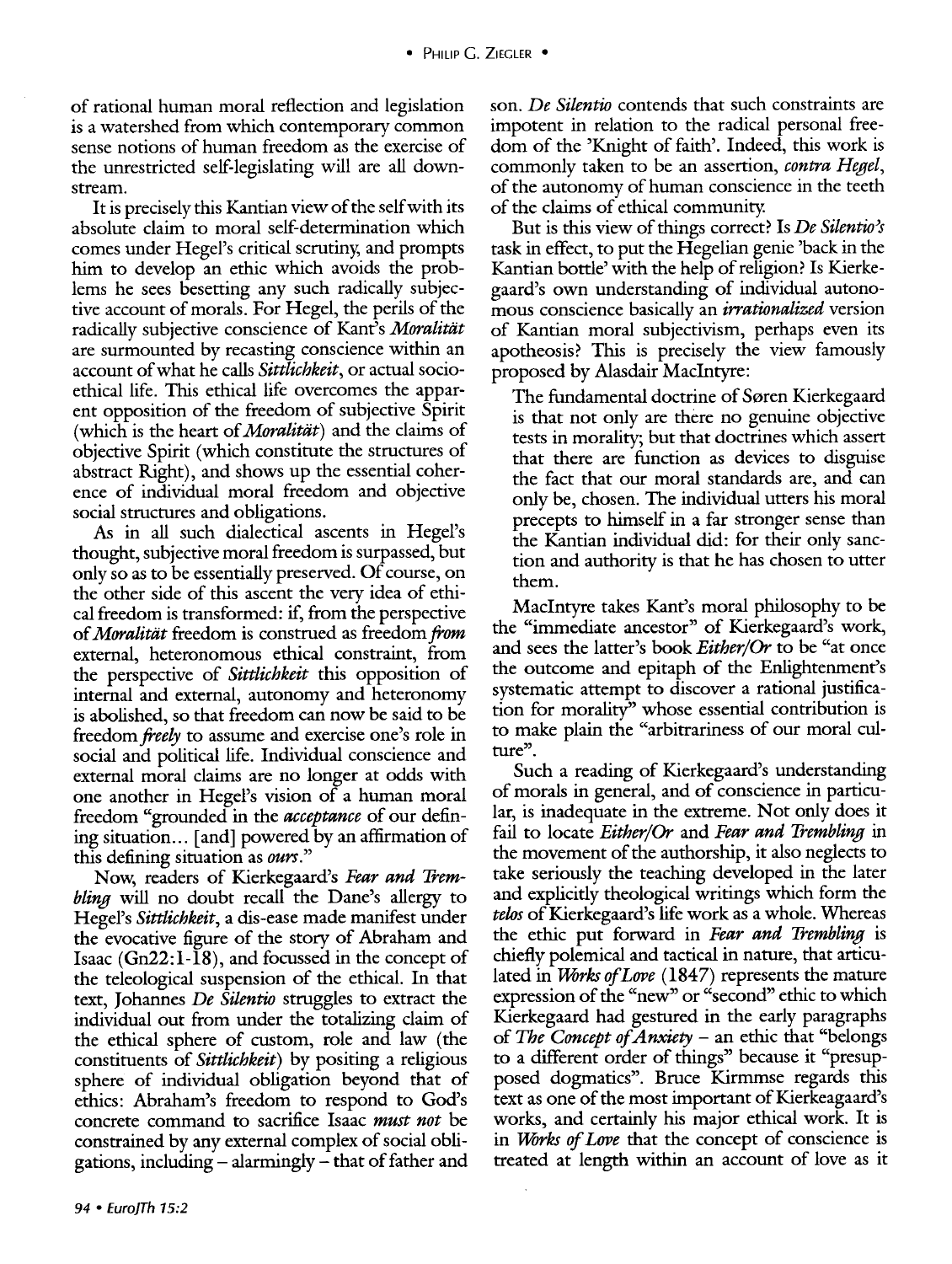to be "Christianly understood" and moved beyond whatever constructive ethical proposals one might glean from readings of *Fear and Trembling, Either/ Or* or other works of the authorship on their own terms.

My thesis is this: Kierkegaard's exposition of conscience in *Works of Love* in fact shows him to be in active revolt *against* the Enlightenment view of conscience as the consummation of human moral autonomy. Amy Laura Hall, has persuasively argued that *UVrks of Love* is first and foremost an attack on self-confident moral reasoning, representing

Kierkegaard's sustained attempt to reinsert the indicting use of the law into a conversation overconfident in human effort and blithely reliant upon God's corporate dispensation of grace... to precipitate the awareness of sin indispensable for our repentance and to evoke the confession necessary for our reception of grace.

While I concur with this judgment, it seems to me integral to Kierkegaard's pursuit of this aim, that he must spell out what Charles Taylor has called "a situation for human freedom" wherein moral subjectivity is set within a range of determinate relations which form for it the contours of "moral space". Though differing radically in so many other ways, here for a moment, Hegel and Kierkegaard find a point of positive relation. They together reject a view of moral autonomy that violently abstracts human agents from the fundamental ethical reality in which their agency is exercised, and indeed is possible at all. The concept of conscience Kierkegaard develops moves in the same direction of Hegel's critique of the Kantian ethics of subjectivity; it reasserts, within the very notion of conscience itself, an objective situation by which moral agency is substantiated and to which it is trued.

Of course, the nature of this moral field is markedly different for Kierkegaard than for Hegel. It is the strictly *theological* tenor of Kierkegaard's account of nature and context of conscience that is perhaps most striking here. *As* David Gouwens aptly describes, *Works of Love* offers "an extensive grammar that examines and tests the quality of human love in light of divine love". For Kierkegaard, the ethical reality in which conscience arises is constituted first and foremost by the God-relationship, and then subsequently also by the relationship with the neighbour God establishes. Crucial is the way Kierkegaard sees these two relations with God and neighbour as relations which *mediate* the will-

ing and doing of the individual moral agent. Such mediation  $-$  as Hall's work shows  $-$  is no trifling matter either. For conscience is where the determinative reality of these two fundamental mediating relations is brought to bear upon personal moral reflection and finds humble and fragile expression. In the movements of conscience, the moral agent is confronted with the "Christian objection to the self-willfulness of drives and inclinations" and their all-too-human moral schemes are exposed to a "chilling inversion". In conscience then, reality itself as Christianly understood presses in to bring to "make foolish the wisdom of the wise" as it reorients all ethical reflection to that one "whom God made our wisdom" **(1 Cor 1:** 10, 30).

To grasp Kierkegaard's "second ethic" adequately we must pay close attention to the way it confounds typical characterization of his ethics as a close cousin of the Kantian project of asserting the radical moral autonomy of the individual. And few things show how far off the mark such characterizations are than the account of conscience provided in *UVrks of Love.* For here Kierkegaard reworks one of the hallmark categories of Kantian ethics in explicitly theological terms precisely in order to resist the collapse of moral reflection into merely subjective caprice and formal vacuity. In doing so, he draws surprisingly near to his arch nemesis, Hegel, in ways that are both telling and important.

## **Hegel's Critique of Conscience**

To draw out the correspondence between Hegel and Kierkegaard at this point, it is necessary to recount all-too briefly Hegel's treatment of conscience in the *Philosophy of Right* and the *Phenomenonology ofSpirit.* In both works, conscience marks a penultimate stage in the unfolding history of *Geist.*  In Hegel's study of Right, conscience emerges as the most intense expression of *Moralitat,* the final moment before the dialectical transition to *Sittlichkeit.* In the *Phenomenology,* conscience is discussed within the "third world of Spirit," that of *moral* Spirit, just prior to the dialectical transition to religion. Although engaging slightly different aspects of Kant's understanding of conscience, in both cases consideration of conscience sets up the essential *problematique* which Hegel's own account of ethical life (and similarly Kierkegaard's own recasting of conscience, as will be shown) attempts to resolve.

It is the nature of the merely moral standpoint,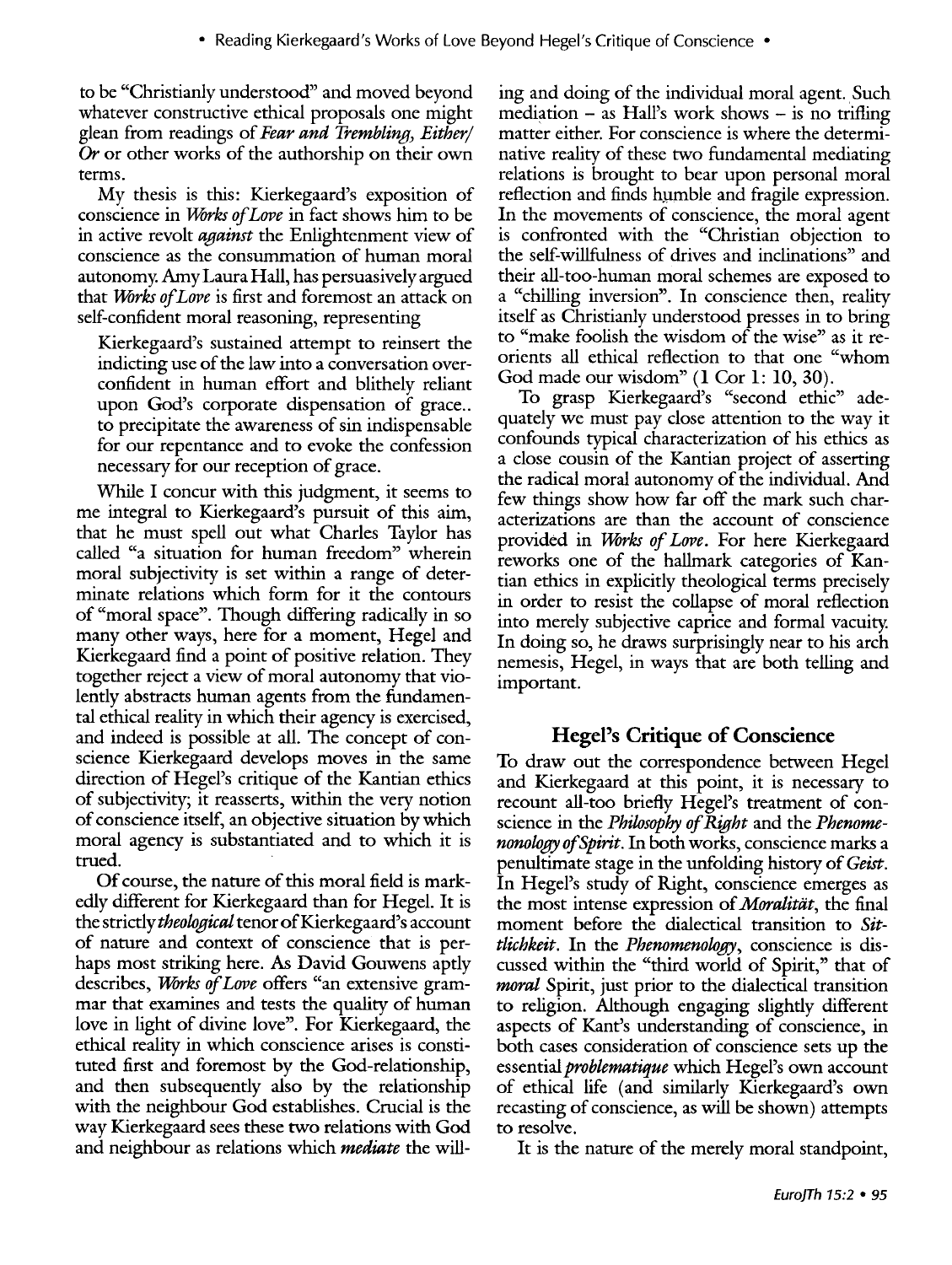Hegel says, to focus one-sidedly upon the individual subject and his moral will. Pursued to its end, this unbalanced stress upon subjective moral will results in the good being characterized "as the universal abstract essentiality of the will, i.e, as duty'' *(PR§* 133). Whatever is to be done is to be done simply and solely for duty's sake. The good is thus identified with that which duty unconditionally enjoins from within upon the subjective will. But, Hegel asserts, no content is specified for such duty, because,

duty itself in the moral self-consciousness is the essence of the universality of that consciousness... all that is left to it, therefore, is abstract universality, and for its determinate character it has identity without content, or that abstract positive, the indeterminate. *(PR§* 135)

Left with this abstraction, the moral subject labours under the formal injunction of duty's *ought*  without being able to specify or give content to this *ought* for itself. It is at this point that Hegel says conscience arises. It is in conscience that moral selfconsciousness "first has its *self-certainty; a content*  for the previously empty duty'' *(PS* § 633). Playing on the linguistic affinities of certainty *(Gewiflheit)*  and conscience ( *Gewissen),* Hegel defines the latter as "that which establishes the particular and is the determining and decisive element'' within subjective moral consciousness whose "universality, reflected into itself, is the subject's absolute inward certainty of himself" *(PR§* 637).

Conscience makes concrete the abstract will. This is to say that conscience is a "simple action in accordance with duty, which fulfills not this or that duty, but knows and does what is concretely right'' in any given situation *(PS§* 635). From within the standpoint of *Moralitat*, conscience claims absolute moral authority for the subjective insight of the individual. Indeed, conscience is exactly "the expression of the absolute title of subjective selfconsciousness to know itself, and from within itself, what is right and obligatory;" it is "the unity" of subjective knowing with what is absolute" *(PR* § 137). In conscience, then, the moral subject claims for himself *immediate certainty* of the content of his duty in the form of his own *inner conviction (PS* § 637).

So conscience represents the radicalization of whole moral standpoint with its one-sided emphasis on the subjective will. The moral knowing that is conscience is the knowing of,

the self-assured Spirit which has its truth within

*itself,* in *its* knowledge, and therein as knowledge of duty.... In the strength of its own selfassurance it possesses the majesty of absolute *autarky.* . . . The *self-determination* is therefore, without further ado, absolutely in conformity with duty. *(PR* § 646)

Moral conscience on such a view finally rests upon the individual's "moral genius, which knows the inner voice of its immediate knowledge to be a divine voice" *(PS* § 655).

In the claims thus made for conscience, Hegel sees starkly manifest the heart of the problem with Kantian morals as a whole. In its singular stress upon the principle of individual subjective willing as the essence of the moral life, *Moralitdt* is driven first to an entirely formal (and so empty) notion of duty, the content of which, if it is to be made specific at all, can only be specified by the self-legislation of the individual moral will. *As* a result, appeal to conscience represents an essentially *arbitrary* resolution to the ethical problem. In conscience, the subject's "intention, through being *its own* intention, is what is right; all that is required is that it should know *this* and should state its conviction that its knowing and willing are right'' *(PS* § 654). Having no reference to an objective content for its moral knowledge nor external motive for its moral will, conscience lapses into capriciousness: the moral subject, on Kant's terms, "in the majesty of its elevation above every specific law and every content of duty, puts whatever content it pleases into its knowing and willing'' *(PS§* 655).

*As* arbitrary, the claim of conscience is also always also deeply ambiguous. Hegel concludes the matter:

The ambiguity in connection with conscience lies therefore in this: it is presupposed to mean the *identity* of subjective knowing and willing with the true good, and so is claimed and recognized to be something sacrosanct; and yet, at the same time, as the mere subjective reflection of self-consciousness into itself, it still claims for itself the title due, solely on the strength of its absolutely valid rational *content,* to that identity alone. *(PR* § 137)

In its unflinching concentration on formal subjectivity, Kantian morals never grasps this "absolutely valid rational content" objectively, and yet under the rubric of conscience it nonetheless pretends to knowledge of it all the same. Hegel sees in this simply its *reductio* into arbitrariness and pervasive ambiguity. Kant's moral position, finally, must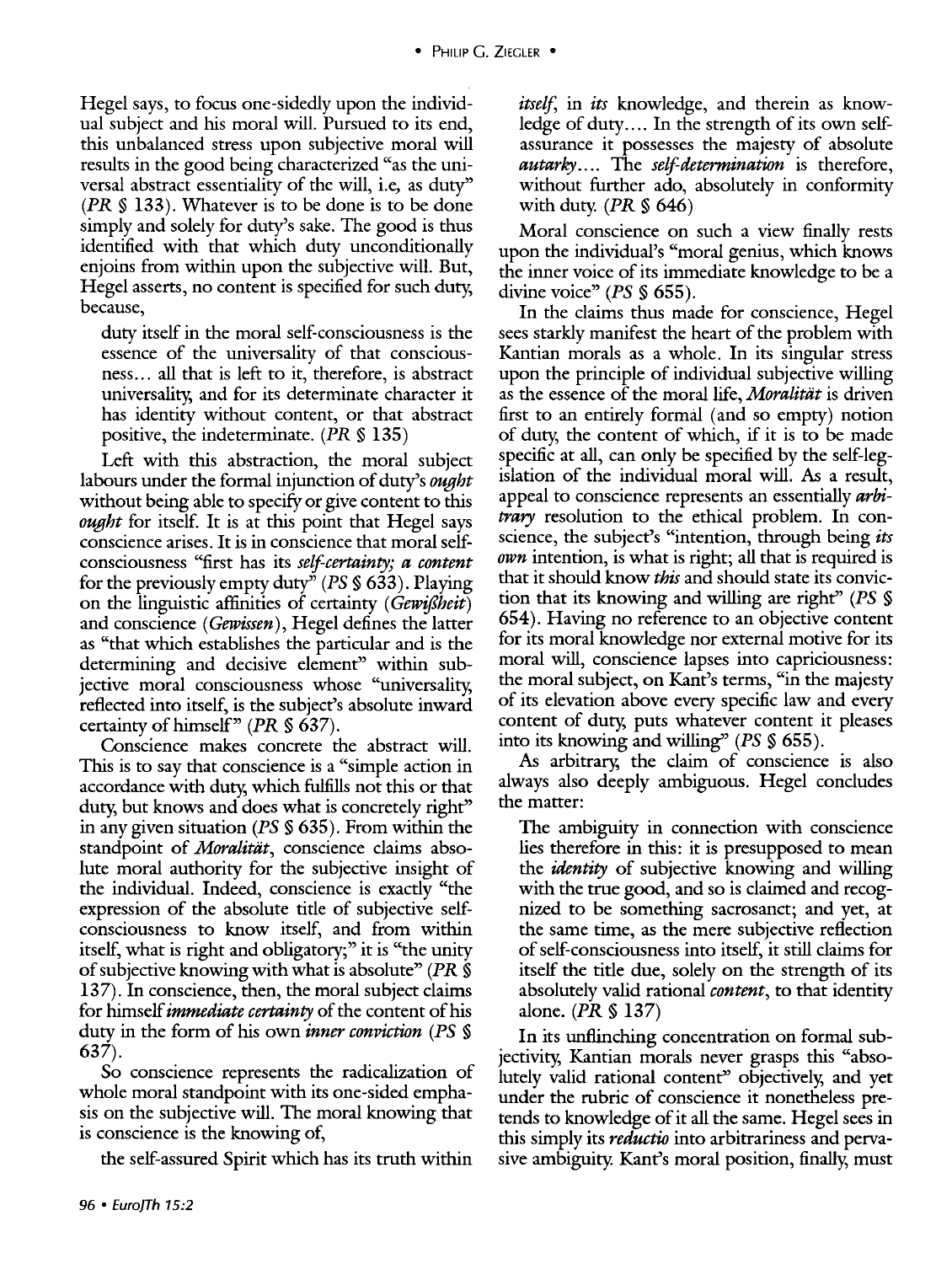abandon the determination of the good to the voluntary choice of particular subjects, and thus blurs the distinction between moral and amoral, good and evil. This is what lies behind Hegel's famous charge that "if conscience is only formal subjectivity, to have a conscience is simply to be on the verge of slipping into evil in independent self-certainty"  $(PR \$  139).

Hegel presses the logic of the Kantian conscience to its extreme, and so into a fundamental *aporia,* for the sake of resolving it. In the *Phenomenology,* this resolution is found in religion; in the *Philosophy of Right,* in *Sittlichkeit,* where the objective one-sidedness of abstract Right and the subjective one-sidedness of abstract moral subjectivity are each overreached in a *concrete* substantiation of the ethical Idea. But for our purposes, what is most significant in all this is the basic *shape* of Hegel's protest against the Kantian ethics of subjective conscience as the background for Kierkegaard's own reworking of the concept of conscience. Hegel's critique of conscience strikes at its *Situationslosigkeit,* its abstraction from all ethical objectivity, and hence its inescapably arbitrary and ambiguous nature. His own discussion of *Sittlichkeit* re-asserts an external and objective situation for conscience, a situation no longer thought to be at odds with subjective moral freedom, but rather the very condition of possibility for the existence of genuine subjective moral freedom at all. Hegel's solution to the adjudged inadequacies of the Kantian conscience is to provide for it a determinative context in an account of ethical life - under the rubrics of family, civil society and the state  $-$  that affords a material (and not merely formal) frame of reference within which conscience can stand as a viable category for ethics. To be rehabilitated, conscience must recover its "ethical substance."

## **Conscience and Love - Kierkegaard's Recasting of Conscience**

We know that Kierkegaard was aware of Hegel's critical treatment of conscience, and that he saw his own account of conscience as adequate to avoid the problems Hegel attacks. In a journal entry from 1849, Kierkegaard writes,

... conscience in its immediate state ... contains elements which are the very opposite of conscience. Herein lies the truth of what Hegel says about conscience being a form of evil. But in another sense Hegel says this without justification. He ought rather to have said: What many, indeed most, people call conscience is not conscience at all, but moods, stomach reflexes, vagrant impulses, etc. - the conscience of a bailiff.

Kierkegaard distinguishes between conscience "in its immediate state" and conscience shot through with "ethical substance," freely granting the force of Hegel's critique of the former. Is it possible that, in the matter of conscience at least, Kierkegaard and Hegel might prove to be closer than might be expected given Kierkegaard's generally antagonistic posture towards the German philosopher?

Adequately exploring this possibility and rightly interpreting Kierkegaard's concept of conscience are both inhibited by approaches that have exclusive reference to existentialism as an interpretive framework and that neglect, as a matter of course, the later and explicitly theological works which Kierkegaard penned. Readings of this type are legion, and they typically cast conscience as one of a cluster of concepts with which Kierkegaard describes the subjective moral machinations of individual consciousness. On such views conscience amounts to a mode of subjectivity in which "one recognizes the obligation that one has to oneself to become a self" and so is understood solely as an aspect of individual self-consciousness whose origin, function and goal is the self: conscience exhausts its reality completely within the internal dynamics of the moral subject. Indeed, any suggestion the pseudonymous works might give that Kierkegaard conceives of conscience having external reference to "either universal laws, or an absolute *telos* or God" is vigorously resisted in defense of this strictly existentialist interpretation. The result is to ascribe to Kierkegaard a view of conscience as a legislative and juridical faculty wholly internal to the self, which is "immanently present in the being of rational, self-reflective, selfconscious human beings."

If such readings were correct, Kierkegaard's idea of conscience would be squarely in the sights of Hegel's critique of conscience. That such readings are in fact untenable becomes clear in the light of the account of conscience Kierkegaard gives in *Wirks of Love.* Here we find an explicitly theological doctrine of conscience, one that articulates the concept of conscience *proper* to which Kierkegaard alludes in the journal entry cited above. Here we find that Kierkegaard has carefully attended to Hegel's critique of the morality of the immediate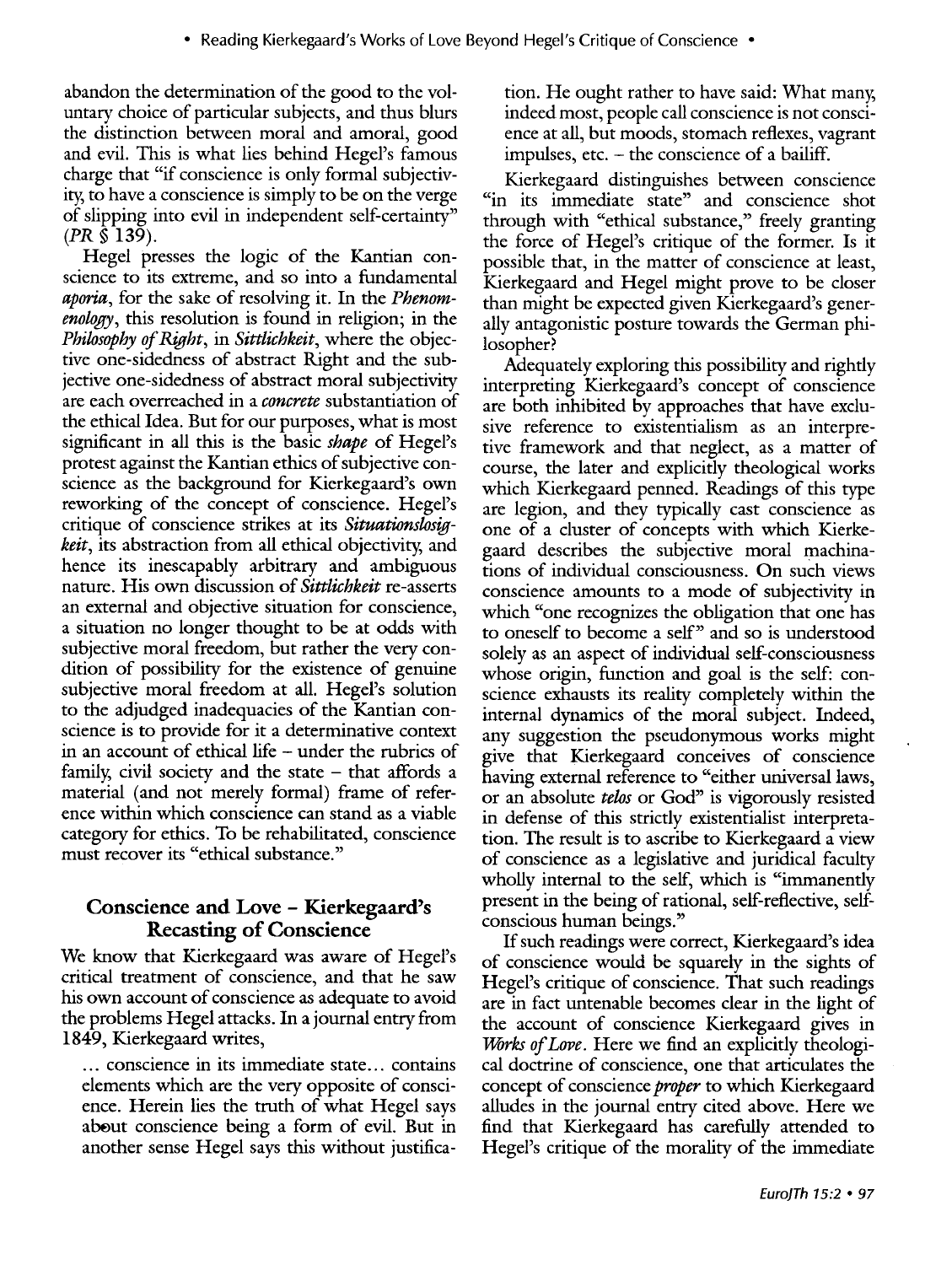subjective conscience, and that he develops a view of conscience on the other side of that critique, as it were. Conscience proper, for Kierkegaard, is invested with a pervasive external, objective aspect as Kierkegaard situates the subjective activity of the moral agent within an ethical field of reference in a manner formally similar (despite significant material differences) to the way Hegel moves to place subjective moral freedom with the context of *Sittlichkeit.* Indeed, Kierkegaard looks, rather counter-intuitively; to this account of conscience to do precisely this work.

In *Works of Love,* conscience appears as a supporting theme within the first division of the text, whose overarching theme is the definition of love itself. Throughout, Kierkegaard presses a sharp distinction between erotic love and friendship on the one hand, and on the other what he calls "genuine love" or love "Christianly understood," a love that corresponds to the New Testament use of the word *agape.* The defining mark of this latter sort of love is that it is enjoined upon the individual as a duty; i.e., as something to which one is subject as a command or a law. Christian love, says Kierkegaard, stands under and responds to the eternal divine declaration: "You *shall* love" which is "the *royal* law" (WL, p. 24). Ingredient in this divine imperative are the specific objects proper to this love, namely God himself and the neighbour. To love God Christianly is to do so *"in obedience"*  and *"in adoration"* while to love the "very unpoetic neighbour" whom "thinkers call , the other" Christianly demands genuine selflessness (WL, p.19, 21). The neighbour, as the concrete occasion to enact what the law of love requires, is "nearer to you than anyone else" and takes precedence over erotic love's preferred objects, whether friend or beloved  $(WL, 21)$ .

For Kierkegaard there is a profound qualitative distinction between love as is generally conceived - whose origins lies in "the play of the powers of immediacy'' - and the love that is marked by the "earnestness of eternity; the earnestness of the commandment in spirit and truth, in honesty and selfdenial" (WL, 25). The application of the "word of the *royal law"* to human love subjects it to "the change of the eternal" and wins for it "enduring continuance" (WL, p. 32).

As is already apparent by the introduction of these few concepts, Kierkegaard is here at work unfolding his "second" or "new" ethic which presupposes an explicitly Christian point of view. In this ethic, theological concepts taken over from

Scripture offer a description of the reality within which the idea of conscience finds its proper place. This is an exercise of "moral reflection" as Oliver O'Donovan describes it, that "necessary takingstock of the world" which "asks about our placement in the world, our relation to other realities." For Kierkegaard the primary realities that position us ethically are those of God, the neighbour, and the divine imperative to love *Christianly.* These are more decisive than everyday existence, Kierkegaard contends, for "human existence is indeed at hand a second time, but not fancifully; the second time of its existence is its existence in God, or more correctly; this is its first existence, whereby each individual learns from God what the Law's requirement is...  $(W<sub>L</sub>, p. 117)$ . It is with reference to one's "existence in God" - and ethically this means concretely; one's existence under the claim of the law of love - that an individual finds "substance and purpose and truth and actuality in existence"  $(WL, p. 117)$ . It is of immense importance that this should be the starting point of the "second ethic" and hence also the basis on which conscience is to be treated. Kierkegaard does not take up the matter of conscience as part of a general phenomenological investigation of the moral subject, but only in the course of unfolding a theological account of the world within which the moral subject is set. And this is a world pervaded by the command, ,You shall love.'

But what of conscience itself? Kierkegaard makes a crucially important remark at the outset:

If one were to state and describe in a single sentence the victory Christianity has won over the world or, ever more correctly; the victory by which it has more than overcome the world, (since Christianity has never wanted to conquer in a worldly way), infinity's change that Christianity has as its aim, by which everything indeed remains as it was (since Christianity has never been a friend of the trumpery of novelty) and yet in the sense of infinity has become completely new - I know of nothing shorter but also nothing more decisive than this: it has made every human relationship between person and person a relationship of conscience .... just as the blood pulsates in every nerve, so does Christianity want to permeate everything with the relationship of conscience  $(WL, p. 135)$ .

If in secular terms, only the monarch is thought of as having no other duty than the duty of conscience, from the perspective of Christianity this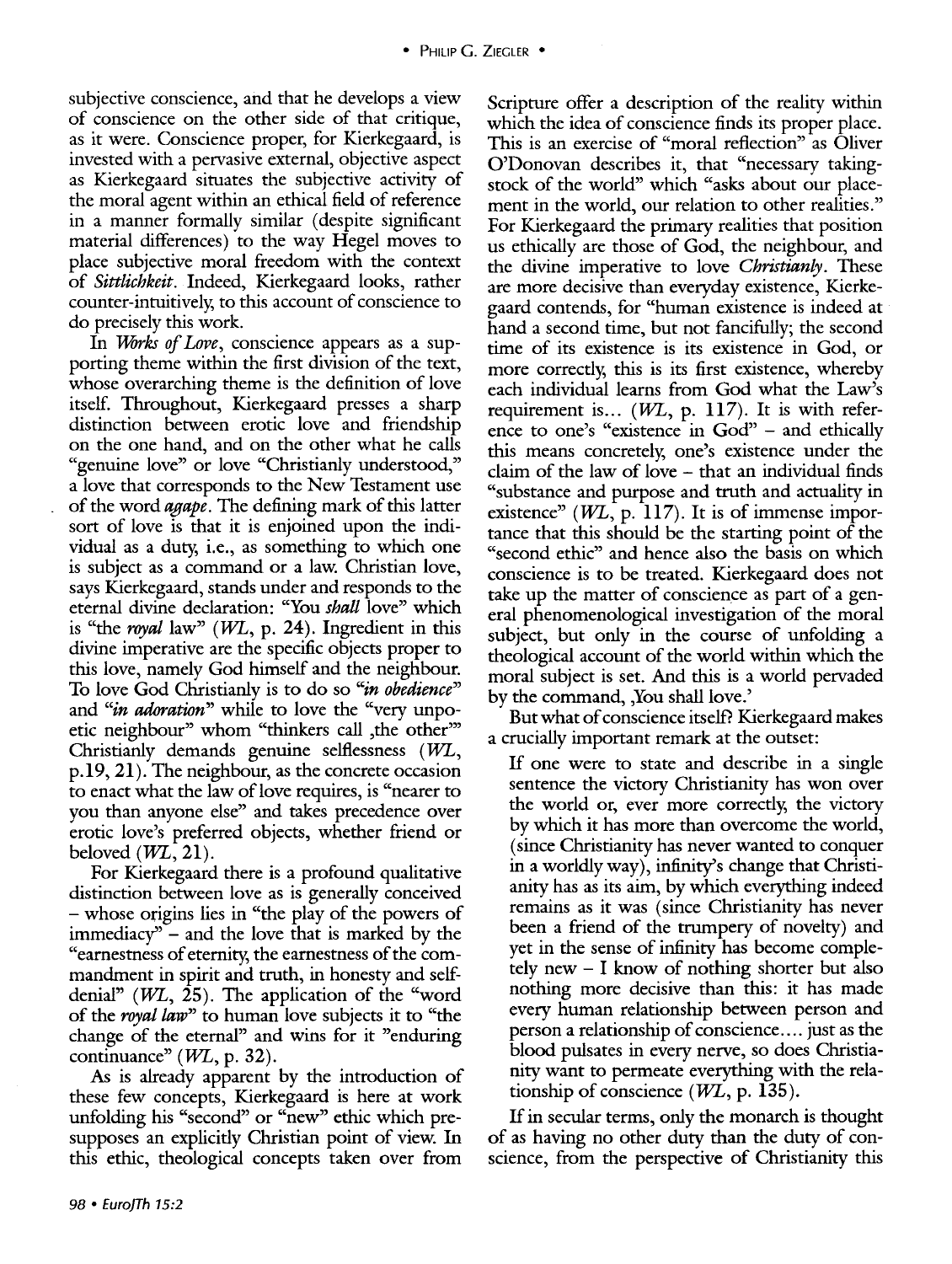regal power must not be denied to even the lowliest of persons. In the midst of the performance of everyday tasks, Kierkegaard indicates that everyone may and indeed must say to himself, "I am doing this work for wages, but that I do it as carefully as I am doing, I do – for the sake of conscience" ( $W\!L$ , p. 136). By referring one's work to conscience, what is achieved? Not the casting off of worldly labour and obligations - these, Kierkegaard says, remain in place. What occurs he argues is the *infinite inward* transformation of the nature of such labour and obligations; conscience is a register into which the business of life is translated by the force of the royal law of love. The effect is renovate the ethical substance and significance of the circumstances in which the moral life if live while leaving their forms largely intact.

But what does it mean, exactly, to assert that *"love* is a matter of conscience"? It first means that upon entering any human relationship each individual "must first be asked whether he has consulted with God and with his conscience"  $(WL,$ p. 140). This rather obvious, since what matters to conscience is precisely what is referred to it in moral reflection. Yet something important is indicated by this redundancy - namely, that *each and every* relationship is to be referred to conscience. The scope of conscience, says Kierkegaard, is unrestricted. In fact, he argues that its ubiquitous reach is in some sense analogous to God's omnipresence  $(WL, p. 140)$ .

Its scope clarified, Kierkegaard must still specify the content of conscience itself; he must explain what takes place when human relationships are referred to it. On this score, Kierkegaard explains that the workings of conscience serve the faithful discharge of the royal law of love by first calling to mind what love itself is, and then comparing actual relationships with the true nature of love thus recalled. Conscience therefore takes the individual to that place where the nature of love itself is truly made manifest, where "a doctrine about love that is the essentially Christian doctrine" can be learned, and for Kierkegaard's second ethic this means we "must start from God and must find God in love to the neighbour." In this movement, Kierkegaard contends, Christian faith "takes possession of every expression of love and is jealous for itself" $(WL, p$ . 140). Yet, even more concretely, Kierkegaard sees the law of love to be fulfilled in and laid upon us by Christ. Of this he writes,

Christ was the fulfilling of the Law. How this

thought is to be understood we are to learn from him, because he was *the explanation,* and only when the explanation is what it explains, when the explainer is what is explained, when the explanation [ *Forklaring]* is the transfiguration *[Forklarelse* ], only then is the relation the right one.  $(WL, p. 101)$ 

The life of Christ is the *very definition* of what love is, being the concrete enactment of "love, in the divine sense"  $(WL, p. 110)$ . Kierkegaard, here as elsewhere in his religious writing,sets forth Christ as the love's "crushing'' exemplar, and so as the ever indicting rule to which conscience refers itself. In this context it is sufficient to note that the figure of Christ provides the specific material definition of the law of love which besets and directs moral conscience.

Conscience is thus a reflective act wherein an individual sets a specific love-relationship alongside the rule of love exemplified in the life of Christ for scrutiny and judgment. The act of conscience is that act in which the substantive claim of the law of love is called to mind - "learned again" as Kierkegaard says - as the critical and formative gauge of all acts of human love. *As* such it is always first and foremost a reflexive and juridical act which aims to check "the self-willfulness of drives and inclinations" ( $WL$ , p. 140) in the exercise of love.

Kierkegaard further specifies the act of conscience by speaking of God and the neighbour as the "middle" or "mediating" terms of all our human relationships. *"Christianity teaches,"* he writes, "that love is a relationship between: a person – *God- a person) that God is the middle term"* (lVL, p. 107). Or again: "it is God who by himself and by means of the middle term ,neighbour' checks" and adjudges our loving so that only then can it be said that "love is a matter of conscience"  $(W<sub>L</sub>, p. 142)$ . The primary middle term, God, and the secondary middle term, neighbour, both interpose themselves between the parties of any and all human love, for it is "self-denial's middle term that steps in between self-love's  $I$  and  $I$ , but also between erotic love's and friendship's *I* and *other I*" (*WL*, p. 54). With its demand to mediate the act of love through such middle terms, conscience interrupts the moral self with its insistent and cutting question: "is it actually love, in the divine sense, to show a devotion such as the object of love demanded?"  $(WL,$ p. 18).

For this reason, conscience refuses to leave the subjective moral self alone with its will to love and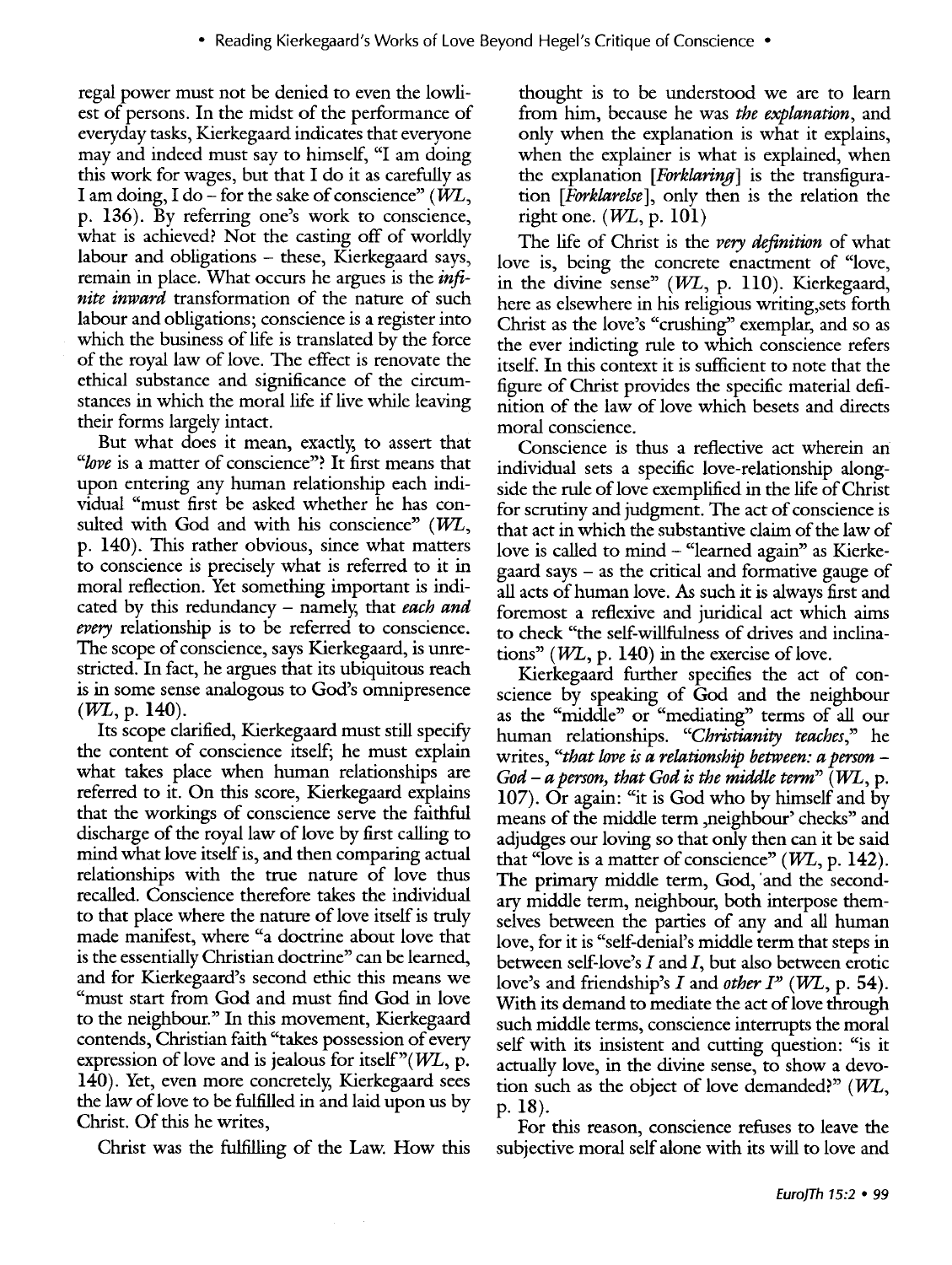the private works of love, but rather demands that this will and these works be mediated  $-$  in effect, be externalized and made public- by reference to God and neighbour. Though it is the moral subject herself who undertakes this reflection, the mediating terms come to her from outside and so reflection is drawn outwards, and the self thereby entangled in a set of particular external relations. By introducing God and neighbour as middle terms in the act of conscience, a fundamental sociality or relationality is interjected into the constitution of the moral subject once again, providing an element of heterogeneity within the concept of conscience itself. In this way Kierkegaard makes clear that, Christianly understood, it will not do for the criteria of conscience to be left to the subject's self-determination or personal discernment.

There is a third and final description of conscience offered by Kierkegaard in *Works of Love:*  namely that "to relate to God is precisely to have a conscience" such that "the relationship between the individual and God, the God-relationship, is the conscience" $(WL, p. 143)$ . Keeping in view that God, for Kierkegaard, is never simply a predicate (transcendental or otherwise) of the human subject but is always the One who is separated from the human by an infinite qualitative difference, such a definition of conscience is striking indeed. Although conscience is always an inward move- . ment of subjectivity, it has as an essential and defining element, a relation to another - God- who can never be absorbed or collapsed into human subjectivity. Said differently, moral conscience is never properly in possession of its middle terms - they remain something given to it only in an existing external relation. The self does not have a grasp upon its own criteria for assessing what shape love ought to take in the world, but must at every point redirect this matter beyond itself by referring it to the *object* of the individual's God-relationship, i.e., God himself.

Recall at this point that the God-relationship is not left as a formal concept in Kierkegaard's account, but as noted above, is materially defined in the person of Christ who is for conscience the both the prototype of *the* God-relationship *(vere homo)* and the manifestation of divine love *(vere*  deo). Oriented to Jesus Christ as the concretion of divine and human love, conscience is preserved from lapsing back into that subjective caprice and arbitrariness of which Hegel accused the Kantian moral conscience. Kierkegaard acknowledges that preservation from such self-deception is precisely

the issue when he writes,

God wants each individual, for the sake of certainty and of equality and of responsibility, to learn for himself the Law's requirement. When this is the case, there is durability in existence, because God has a firm hold on it. There is no vortex, because each individual begins, not with ,the other' and therefore not with evasions and excuses, but begins with the God-relationship and therefore stands firm and thereby also stops, as far as he reaches, the dizziness that is the beginning of mutiny  $(WL, p. 118)$ .

Finally then, for Kierkegaard, conscience is the means by which it is ensured that it is not the moral subject *per se,* but ultimately only God become concrete in Christ, "who in every case will determine what love is"  $(WL, p.126)$ .

Where this is *not* the case, Kierkegaard agrees that Hegel's worst fears about moral conscience are fulfilled, and true conscience is lost, being replaced with the arbitrary because autonomous will. He writes, "as soon as one leaves out the Godrelationship, the participants' merely human definition of what they want to understand by loving, what they want to require of each other, and their mutual judgment by virtue of that, become the highest judgment"  $(W<sub>L</sub>, p. 112)$ . In his treatment of conscience, Kierkegaard is working to ensure that the definition, the scrutiny and the judgment of how love ought to take shape in the world are all ultimately ascribed to God. For the moral self only escapes self-deception and illusion as it heeds God's own explanation of love, which is identical (as already noted) with Christ's person and work. No less than Hegel, but for explicitly Christian reasons, Kierkegaard is committed to resisting the capricious conscience of the ethics of subjective conviction. What he says about Christian faith as a whole can rightly be applied to his understanding of the content of the true conscience as well, namely that essential to it is acknowledgment that "it did not originate in any human heart"  $(W<sub>L</sub>, p.$ 27). Conscience is not so much the seal of human moral autonomy as it is the subjective reflection upon and inward appropriation of that radical heteronomy that Kierkegaard understands to constitute the reality of the ethical sphere.

At least two aspects of this view of conscience call for further clarification and invite specific criticism. The first is the deep separation Kierkegaard opens up between the inward transformation of love-relationships (and also labour) at the hands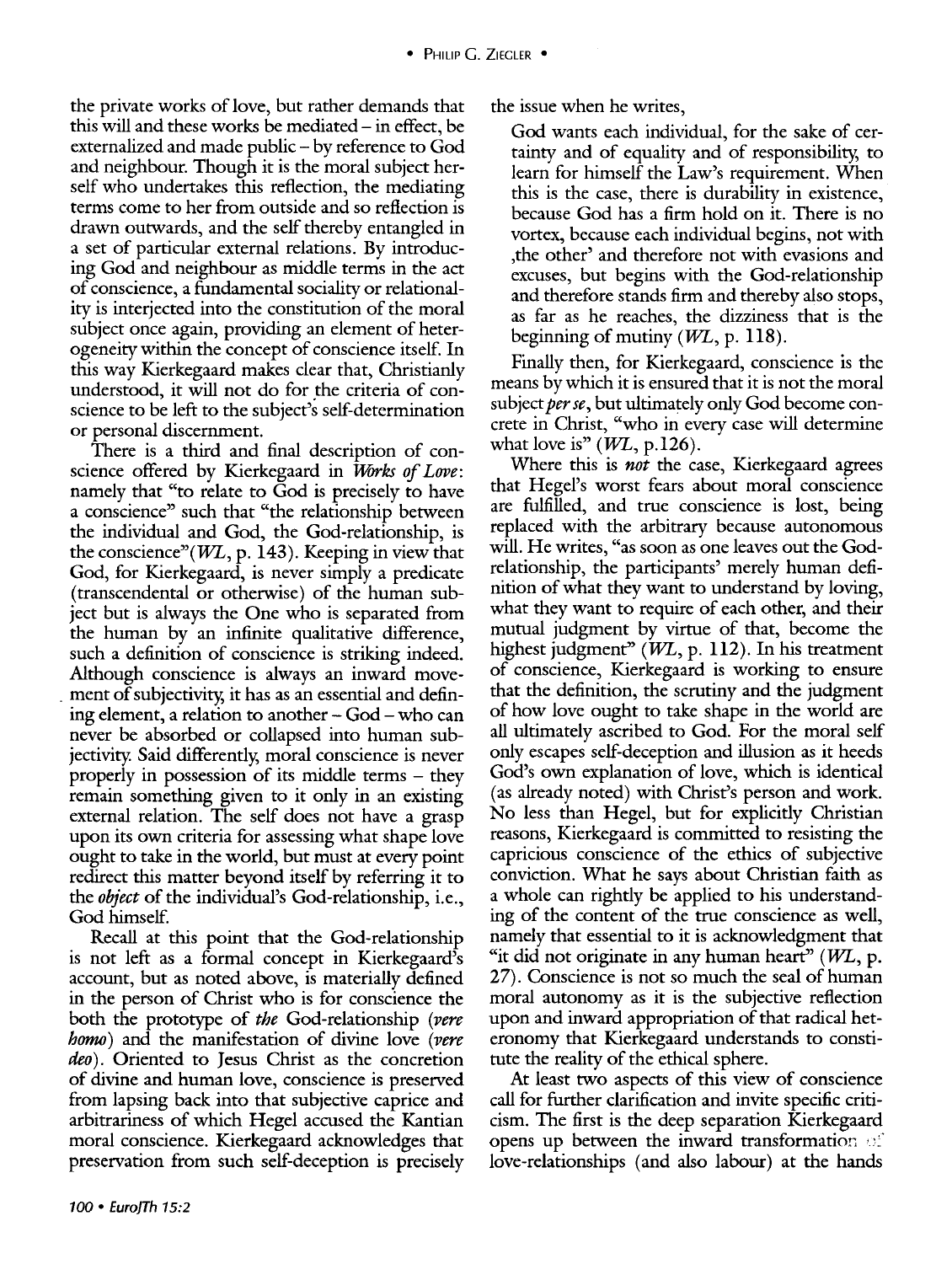of conscience on the one hand, and the untroubled maintenance of the external *status quo* on the other. The work of conscience is restricted to the achievement, on the part of the individual, of a different *perspective* or way of seeing one's life and relationships that is inwardly liberating but which outwardly changes nothing. If conscience were to give voice to its vocation, Kierkegaard claims, it would say,

Do not busy yourself with changing the shape of the world or your situation.... No, make Christianity your own, and it will show you a point outside the world, and by means of this you will move heaven and earth; yes, you will do something even more wonderful, you will move heaven and earth so quietly, so lightly, that no one will notice  $(W<sub>L</sub>, p. 136)$ .

The infinite transformation which Christian faith effects by making everything a matter of conscience  $-$  i.e., by mediating absolutely everything human through the God-relation  $-$  is limited, it would seem, strictly to the sphere of subjective inwardness. Thus, Kierkegaard contends the manual labourer remains a manual-labourer externally, even as inwardly, despite discovering in conscience his essential equality with the Regent in eternity; and woman remains subordinate to man within the lived actuality of marriage, though inwardly knowing herself the equal of the man before God  $(WL, p. 139)$ .

There are troubling prospects in all of this. To delimit the ,infinite transformation' of life achieved by conscience to the inward sphere makes the predicate ,infinite' suspect. Infinite, here, cannot mean ,total' since a significant portion of the totality of human existence - its external, social aspect -remains in place despite the transformation. ,Infinite transformation' may well then simply mean that from the standpoint of the infinite (or the eternal) the specifics of one's external situation are so lost from sight and so fully relativized by the loftiness of this view, as to be rendered irrelevant. But such a reading would open Kierkegaard up to the very charge he was intent on pressing home against Hegel: namely, that despite achieving the lofty, indeed infinite, perspective in thought one must nonetheless still live, east, work (i.e., exist) in the actual finite world.

It would be a serious irony indeed if the cost of maintaining a doctrine of conscience able to resist collapse into pure subjectivity (as in Kant) by re-asserting the determinative role of external relations (with God and neighbour) were the loss for theological ethics of the significance of the *actual* world, that external "secondary existence" of which Kierkegaard speaks. It seems very odd that the work of conscience as Kierkegaard describes it would *not* issue in a thorough-going renovation of actual human relationships and ways of life and *be seen* to do so. For instance, it should make all the difference in the world of my *actual* day to day life with others that the relationships I have with others are entirely transformed at the hands of conscience by the interposition of the concept ,neighbour' before any and all other categorical understandings of them, e.g., as spouse, enemy, boss, friend. Loss of the ethical significance of the conditions of actual existence and the hope of their transformation seems too high a price to pay even for correcting the hypertrophy of moral subjectivity. How does Kierkegaard's notion of the infinite inward transformation of one's life in conscience escape this obvious charge of encouraging flight from the actual and into the purely abstract.?

Yet, we have not yet done sufficient justice to Kierkegaard's carefully worded claims here: as "inwardly everything is changed" by conscience so "outwardly the old more or less remains" ( $WL$  p. 138). Note well- *more or less.* Or again, as previously cited, when you subject love to the scrutiny of conscience, Kierkegaard contends, "you will do something even more wonderful, you will move heaven and earth so quietly, so lightly, that no one will notice  $(W<sub>L</sub>, p. 136)$ . Conscience affects not only the quality of moral reflection, it also affects the quality of moral *action.* Moral action is not eliminated- after all, something wonderful is *done,*  the world around is *moved.* What concerns Kierkegaard much more than this *per se* is the *character* of such action. It is crucially important that the movement of the world by conscience does not occur in a *worldly* way, and that the actions to which conscience leads are enacted *Christianly.* If, unsatisfied with this stricture of Christian conscience, the moral subject grasps rather at immediate secular effectiveness, then "for what she loses she gains only a mediocre compensation in the fragment of externality she can in a worldly way obtain by defiance." (WL, p. 139). In short, the promise that attends conscientious action rests upon its comporting with the reality which gives it form. And this sees to it that such action  $-$  ever chastened by the claim of the royal law of love and so solidly in need of grace and patient upon  $God - is$  in the world but not of it: "What Christ said about his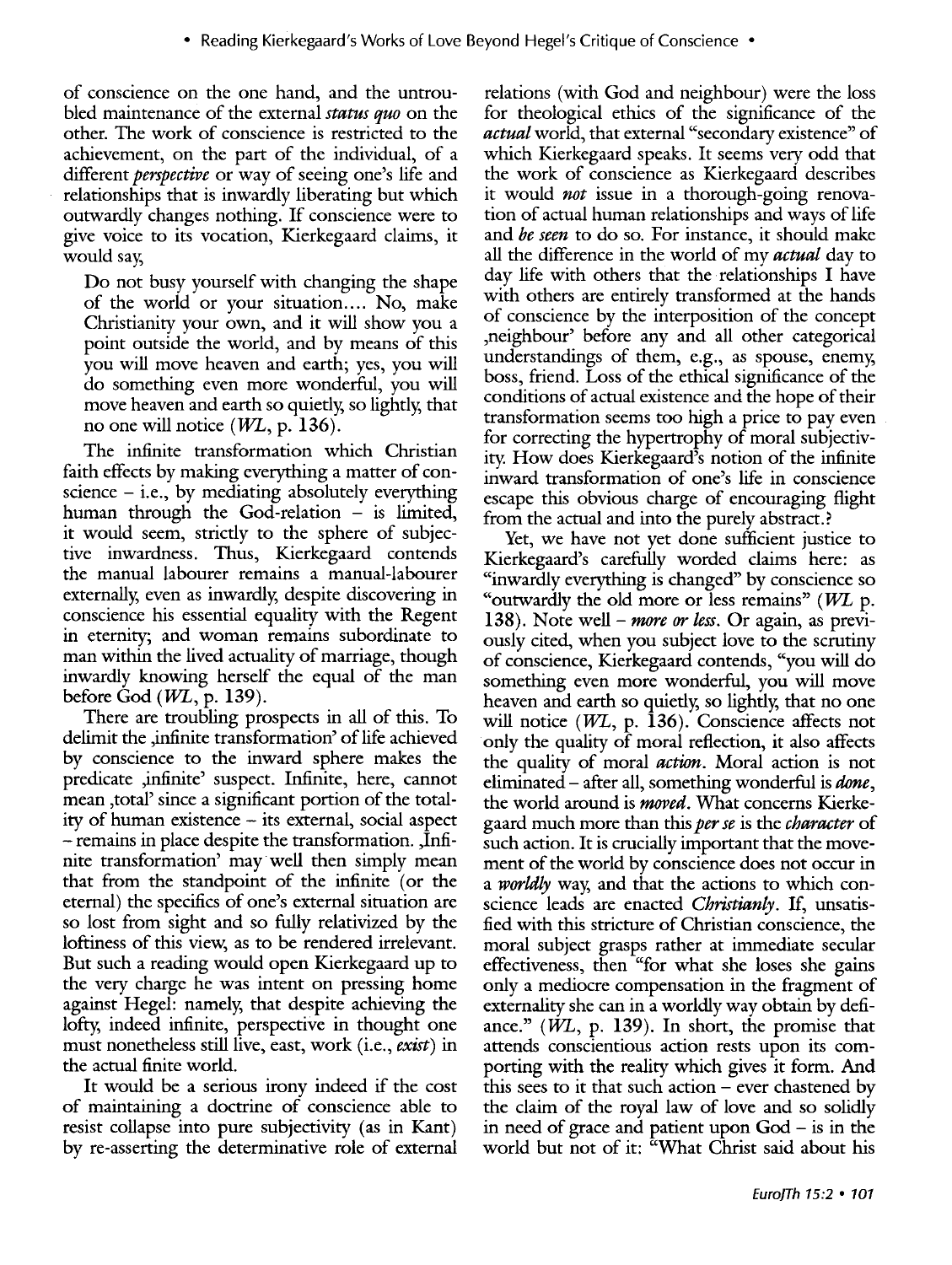kingdom, that it is not of this world, holds true of everything Christian. As a higher order of things, it wants to be present everywhere but not to be seized" ( $WL$ , p. 138). And while this may remain profoundly dissatisfying to the realist and pragmatic mind, in Kierkegaard's view, such is the inescapable and joyful burden of Christian moral life with a faith that "has never wanted to conquer in a worldly way"  $(WL, p. 135)$ .

Second, this account of conscience provokes an important question about agency. Is it God, the human person, or both who act in conscience? Clearly conscience is an human act, since Kierkegaard says that an individual *relates himself* to God so as to "go with God, hold only to him, and understand under God everything you understand" ( $WL$ , p. 78). But Kierkegaard hints that we can also properly speak of God's agency in relation to conscience when he writes that in conscience it is *"God who* by *himself* and by means of the middle term ,neighbour' checks on whether the love for wife and friend is conscientious"  $(WL, p. 142)$ . These two agencies need not be mutually exclusive, though they are frequently taken to be so. At stake in sorting this out is the question of just how liable Kierkegaard's conscience is to collapse back into Kantian subjectivism. This would be a genuine threat if God were invoked solely as an inactive and mute template with which subjective moral consciousness equipped itself. But certain remarks, like the one just cited, militate against such a view of God. And this is borne out in other texts as well. For example, Kierkegaard's understanding of authority as a necessary and perpetual structure of ethical-religious life- as set forth in *The Difference Between A Genius and an Apostle,* published the same year as *UVrks of Love* - indicates that God's *active*  involvement as the addressing *Other* is essential to any understanding of conscience. This view of authority, along with the crucial theme of Christ's *contemporaneity* with every age, speaks strongly in support of Kierkegaard envisaging, perhaps more strongly that *UVrks of Love* itself makes clear, that divine agency is an essential aspect of the reality of human conscience.

### **Conclusions**

If conscience is in fact, as the etymology hints, a kind of eo-knowing, a knowing *long with* another, it might be said that Kierkegaard contends that the individual moral conscience eo-knows with Christianity as a whole what God gives it to know, namely

the command to love and the living and contemporaneous explanation of this command in the person of Jesus Christ. In the act of conscience, the moment of ethical interrogation in which "Christianity steps forward and asks about relationship to God, whether each individual is first related to God and then whether the relationship of love is related to God"  $(WL, p. 108)$  is reduplicated inwardly. This internal reduplication in the moral subject of what is, crucially, primarily an *external* interrogation *of* the moral subject by God is in essence what Kierkegaard takes conscience proper to be.

As I have argued, conscience denotes the Godrelationship in its subjective ethical aspect. The concept speaks at once of an inward structure of subjective life, and of an objective and outward structure of existence to which it is essentially coordinated. As such, conscience is an individual's reflection upon her situatedness within an ethical reality primarily constituted by relations to God and to neighbour, the situation Kierkegaard significantly speaks of as our "first existence, whereby each individual learns from God" what the Lord requires of us. It is in the midst of the reality constituted by one's relationship to God and relationship to neighbour that the imperative command, ,You shall love!' resounds and is heard. Kierkegaard's conscience is the event in which the self takes up this reality as its own; it is an act which grounds all personal moral reflection and activity in a prior acceptance of a defining situation, a situation most profoundly and properly described in Kierkegaard's view in explicitly theological terms. Hence, in the act of conscience *we* tell ourselves again what we have already heard about ourselves and our situation in the address of another. The disclosure or revelation that this situation is *our*  situation becomes the presupposition of all moral conscience. The Kierkegaardian conscience is thus a kind of human echo of the divine command ,You shall love!' in the chambers of human subjectivity, and the inwardly reflected claim of the neighbour as *my* neighbour. These echoes and reflections pervade all Christian moral reflection, and are made ever more concrete by being "explained" here and now by the One who *is* their living explanation, Jesus Christ. So, when Kierkegaard speaks of ethical maturity, he describes it as process in which we become more and more intimate with the law and its claim, which it to say, a process by which our subjective moral reality is conformed to the objective moral field or situation which it inhabits: this is the "eternal truth that love *forms* the heart" ( $W\!L,$